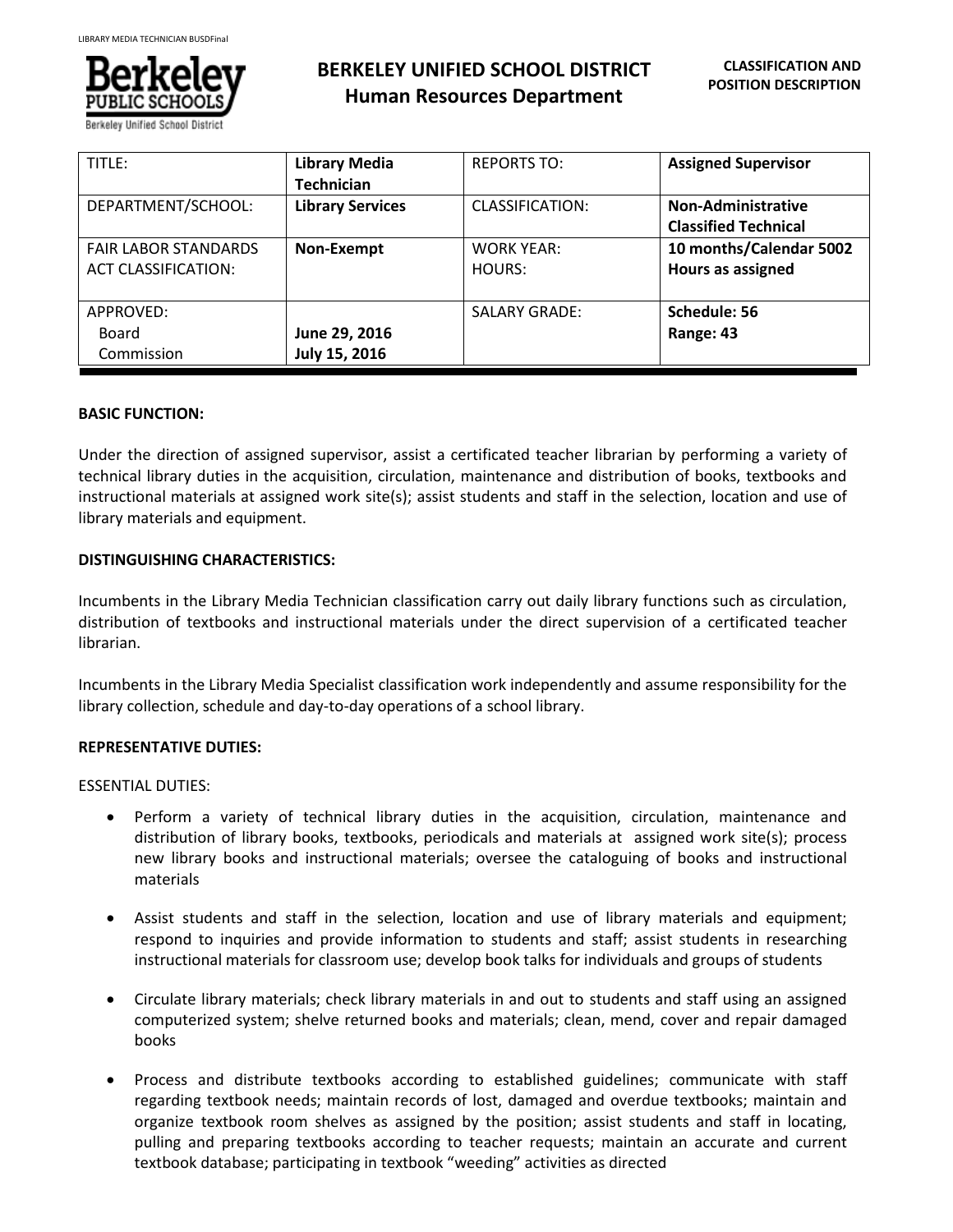- Process and receive library materials, textbooks and equipment orders; prepare new and donated materials for introduction into the library materials collection; verify packing lists, stamp materials, affix bar codes, update and edit electronic records, and update spine labels; re-organize shelves to adapt to shifts in the collection and curricular needs; input related information into assigned computer system; conduct periodic inventory
- Promote the use of the library to staff and students; assist students and staff on using the online library catalogue and other computer software systems; monitor the use of the computer lab
- Maintain, develop and circulate the audio-visual collection as assigned by the position; communicate with staff regarding curricular needs and determine needs for the collection; create bibliographies and resource lists to support teachers in their classrooms as assigned
- Monitor and maintain acceptable student behavior in the library; assist in the maintenance of a clean and safe environment in the library
- Maintain a variety of records related to purchase orders, textbooks and assigned activities; establish and maintain filing systems
- Prepare displays and bulletin boards to support curriculum, multi-cultural themes, current events, and school and District-wide activities; prepare and rotate book displays
- Operate a variety of office and library equipment including a calculator, copier, typewriter, computer and assigned software; operate audio-visual equipment including a projector, projection screen, speakers and others as assigned; troubleshoot and arrange for repairs of equipment as needed
- Communicate with personnel and outside agencies to exchange information and resolve issues or concerns
- Gather library resources and prepare book lists in response to staff requests
- Attend meetings, workshops and conferences as assigned
- Maintain current knowledge of young adult literature from remedial to adult level in fiction and nonfiction areas

OTHER DUTIES: Perform related duties as assigned

# **KNOWLEDGE AND ABILITIES:**

KNOWLEDGE OF: Functions, operations and maintenance of school libraries Library practices, procedures, reference materials and terminology Operation of a computer and data entry and retrieval techniques Library cataloging and classification Filing, indexing and inventory procedures Record-keeping techniques Correct English usage, grammar, spelling, punctuation and vocabulary Oral and written communication skills Interpersonal skills using tact, patience and courtesy Modern office practices, procedures and equipment